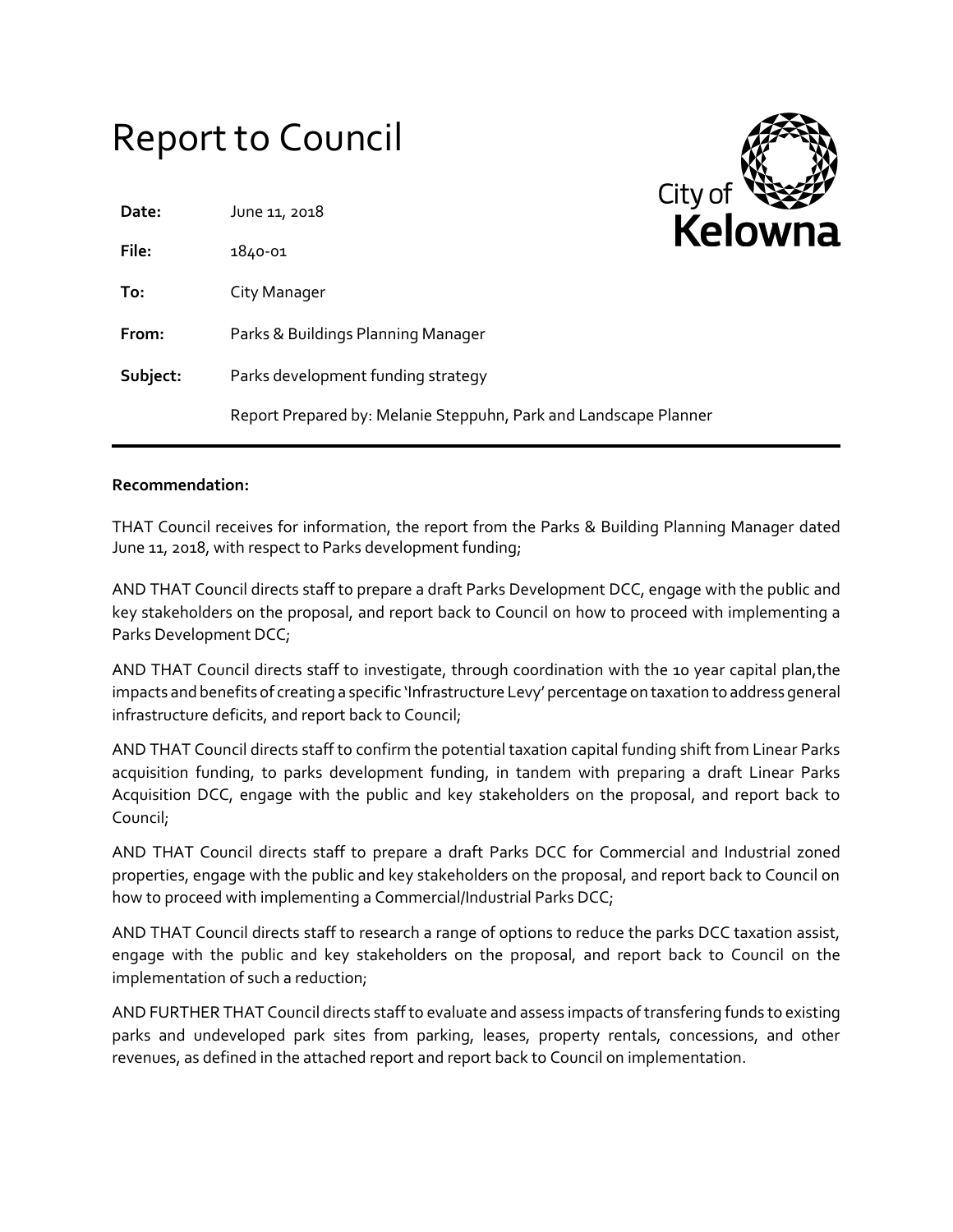## **Purpose:**

To provide Council with further details on the various funding options identified and prioritized by Council in previous workshops on this topic, and provide a recommendation for which options should proceed.

## **Background:**

The City of Kelowna is committed to providing parkland for public enjoyment and well-being, access to waterfront, creating sports amenities to promote active living, preserving natural open space for wild flora and fauna, and developing linear greenways throughout the City. It has become apparent however that the pace of recent park development has not kept pace with the rate of acquisition, resulting in acquired parkland lying fallow for several years, or leased in the interim, while awaiting development funding.

#### *Council Engagement Process*

In May 2017, at Council's request, staff presented the Parks Development Report – A study of underdeveloped, undeveloped and future park sites (Attachment 1).

The City then retained Urban Systems to assist with three workshops:

October 2, 2017 - Workshop 1: Engaging Council in shaping the key public policy questions to be addressed in the City's overall approach to parkland acquisition and development moving forward;

October 16, 2017 – Workshop 2 : Building an evaluation and priority setting tool;

November 6, 2017 - Workshop 3: Having Council participate in aligning financing tools with specific public policy objectives and funding needs associated with parkland acquisition and development.

The options and priorities identified in these workshops have now been developed and quantified in the Parks Development Funding Strategy report, May 4 2018 (Attachment 2) prepared by Urban Systems.

# *Parks Development Funding Strategy Report*

The May 2018 report first quantifies the funding needs for parks development previously identified. In order to ensure excessive requirements are avoided, this is based on City development standards for smaller parks and approved masterplans for our larger parks. In order to meet the shortfall with a twenty year window, this translates into an annual funding target of \$8.4 million.

The report then analyses the previously identified potential sources of funding in the priority order determined by Council. An estimate of funding potential is calculated for each source, and a strategy and action steps for implementation set out.

Options 1-4 identify different combinations of these sources, and the total funding resulting:

- *Option 1* only includes Parks development DCCs, and Commercial/Industrial acquisition & development DCCs. It achieves 43% of the target.
- *Option 2* also includes a 2% Infrastructure levy on general taxation, a shift in taxation funding from acquisition to development in conjunction with a Linear parks acquisition DCC, a reduction in the existing Parks development DCC taxation assist, and revenues generated from existing parks or undeveloped park land. This option achieves 61% of the \$8.4 million target.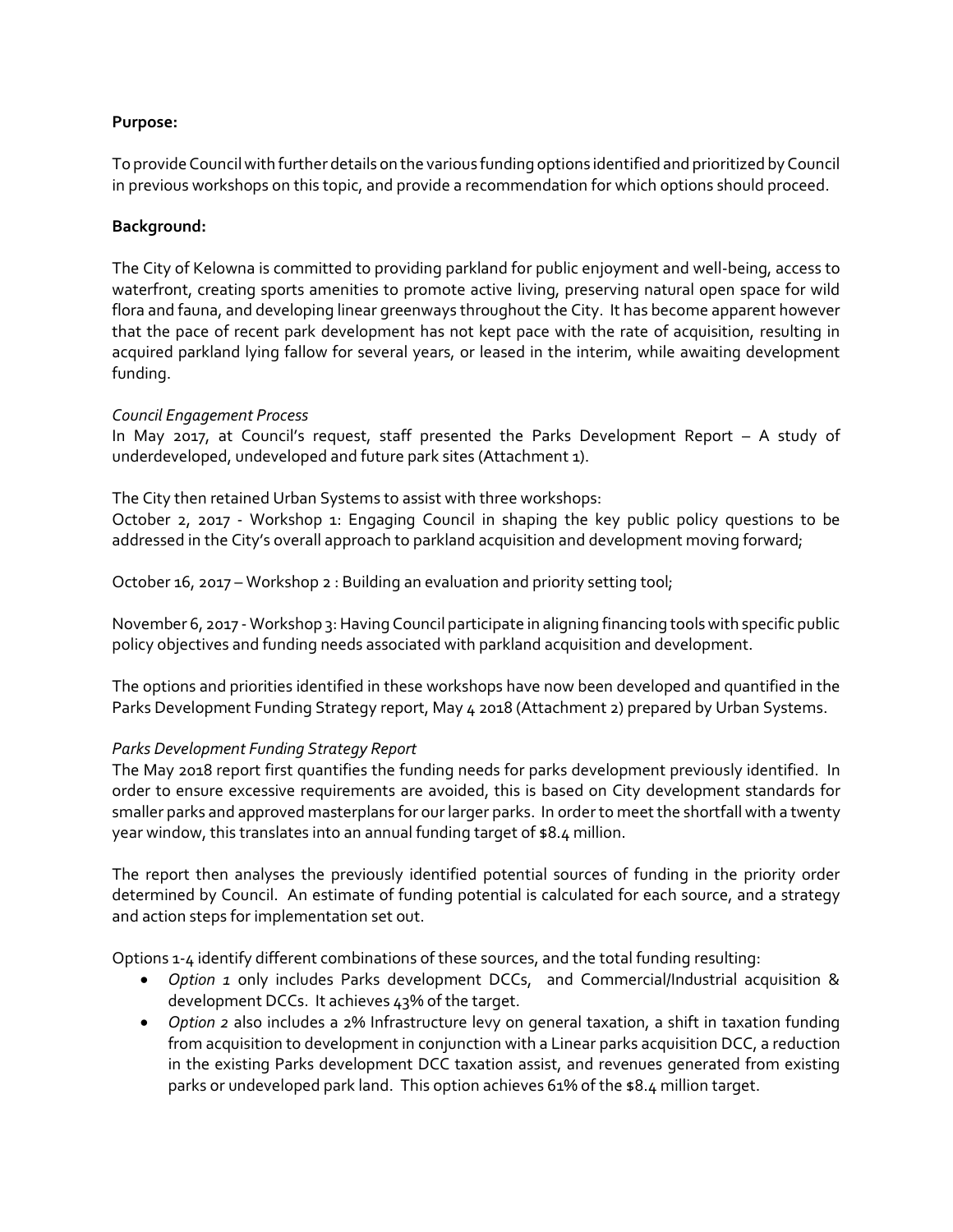- *Option 3* also includes a \$4 million parks-specific parcel tax for parks development over five years. This option exceeds the target for the first five years, but drops to 62% for the remaining fifteen years.
- Finally, *Option 4* also includes additional funding from an increased Airport dividend and more actively pursuing Community partnerships. Again, this option exceeds the target initially, then drops below the target after five years.

# **Table 5.1**

# **Options for annual revenue potential from various tools**

| Tool                                                                                               | Option <sub>1</sub> | Option 2    | Option <sub>3</sub> | Option 4    |
|----------------------------------------------------------------------------------------------------|---------------------|-------------|---------------------|-------------|
| <b>Press forward</b>                                                                               |                     |             |                     |             |
| Parks development DCC                                                                              | \$3,422,000         | \$3,422,000 | \$3,422,000         | \$3,422,000 |
| Infrastructure Levy on<br>General<br>taxation (2% tax for Infrastructure)                          |                     | \$426,000   | \$426,000           | \$426,000   |
| Shift<br>from<br>acquisition<br>to<br>development                                                  |                     | \$644,000   | \$644,000           | \$644,000   |
| Commercial/Industrial<br>parks<br>development DCC                                                  | \$236,000           | \$236,000   | \$236,000           | \$236,000   |
| <b>Potentially move forward</b>                                                                    |                     |             |                     |             |
| Linear parks acquisition DCCs<br>(linked to 'Shift from acquisition to<br>development' above)      |                     | Included    | Included            | Included    |
| Parcel taxation (for 5 years)                                                                      |                     |             | \$4,000,000         | \$4,000,000 |
| <b>Consider and explore further</b>                                                                |                     |             |                     |             |
| parks acquisition<br>Reduce<br>and<br>development DCC taxation assist<br>from 8% to 1% (plus 3.3%) |                     | \$284,000   | \$284,000           | \$284,000   |
| Increase in Airport dividend                                                                       |                     |             |                     | \$51,000    |
| Community partnerships                                                                             |                     |             |                     | \$25,000    |
| Parks revenues                                                                                     |                     | \$163,000   | \$163,000           | \$163,000   |
| Total                                                                                              | \$3,658,000         | \$5,145,000 | \$9,195,000         | \$9,316,000 |

Each tool is considered in detail in the attached Parks Development Strategy Report. In many instances the potential revenue is identified as a range, and will be subject to consultation with the public and key stakeholders. For the purposes of equal comparison this table shows the maximum potential revenue for each tool.

# *Option 2*

Recognizing Council's expressed desire to distribute the funding load across several bases, and not burden just one sector, staff are recommending Option 2 be pursued. This option shares the load between the development community and general taxation, with additional support from parks generated revenues.

This option is based on the four tools identified by Council as their highest priority. A reduction in taxation assist is also added in order to avoid a disproportionate amount of taxation in the capital plan being tied to DCC funded projects only, and affords Council greater flexibility during budget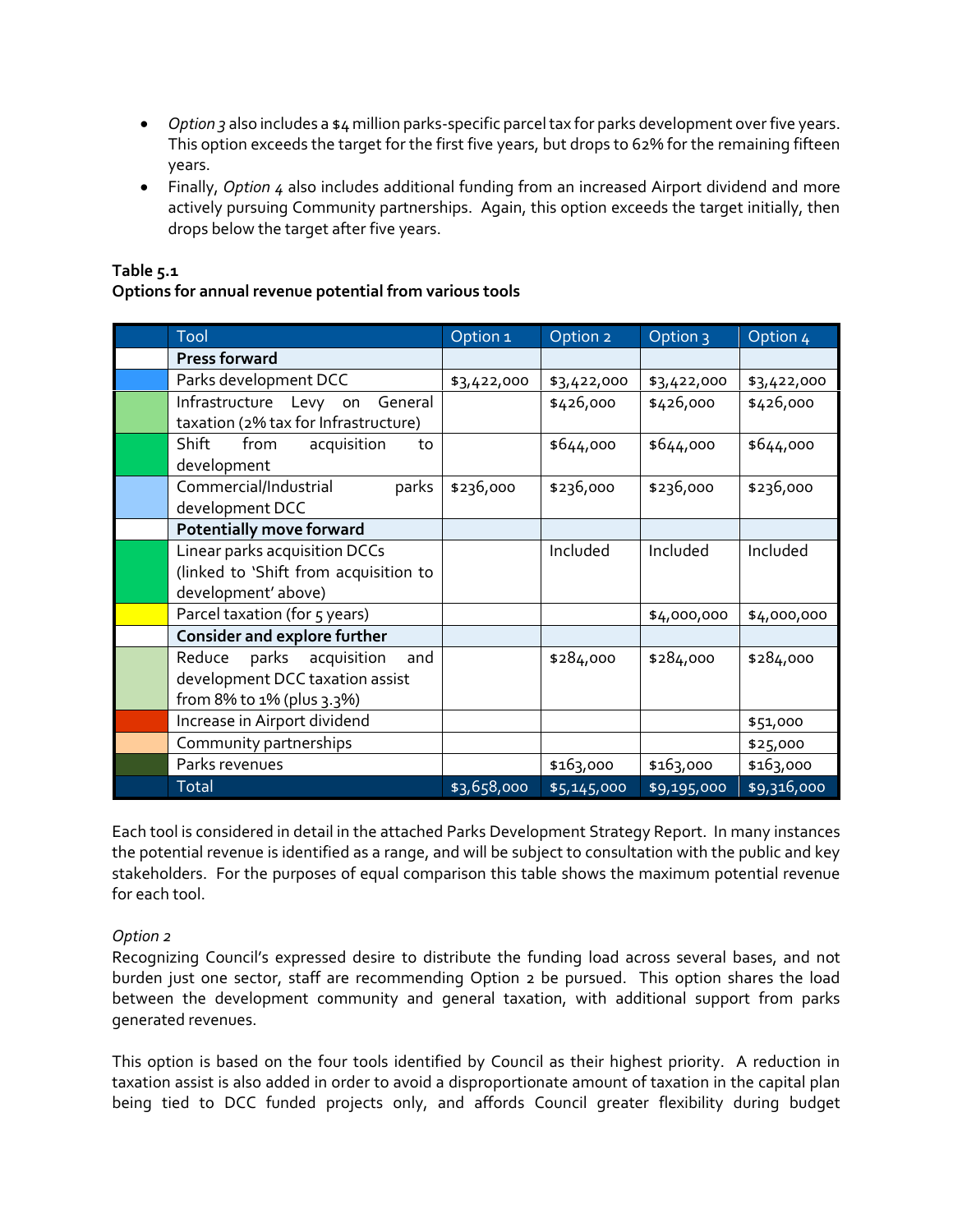deliberations. Finally as described above, parks revenues are added to increase the diversity of funding sources.

A diversified portfolio of park development projects across the City might be appealing and achieve community support for a parks-specific Parcel tax. However, this option is a short-term, one-off solution, and more significantly, disregards the shortfalls in other sectors of the Infrastructure capital portfolio. Furthermore, the 10 year Capital Plan identifies funding shortfalls for infrastructure investment in other service areas (ie Transportation, Buildings and Information Services) that could be in conflict with a Parcel tax for taxation dollars. Therefore, the Parcel tax was not recommended by staff.

While a 2% infrastructure levy on general taxation achieves less financial benefit specifically for parks development, it has the benefit of addressing some of other Infrastructure shortfalls. Therefore this is included as a staff recommendation for investigation and coordination through the 10 year Capital Plan process. It should be noted that the 2% infrastructure levy is only an assumption at this point. The funding source(s) for the unfunded infrastructure in the 10-Year Capital Plan, including the asset renewal shortfall, have not been determined and will be the focus of further analysis over the coming months.

The graph below shows how each option relates to attaining the goal of generating an additional  $$8.4$ million.



Option 2 achieves 61% of the funding target, thereby theoretically spreading the same park development over a 35 year period.

#### **Internal circulation:**

Divisional Director, Infrastructure Divisional Director, Community Planning & Strategic Investments Divisional Director, Financial Services Divisional Director, Active Living & Culture Airport Director Director Strategic Investments Community Planning Department Manager Policy & planning Department Manager Infrastructure Delivery Department Manager Infrastructure Engineering Manager Property Management Manager Community Engagement Manager